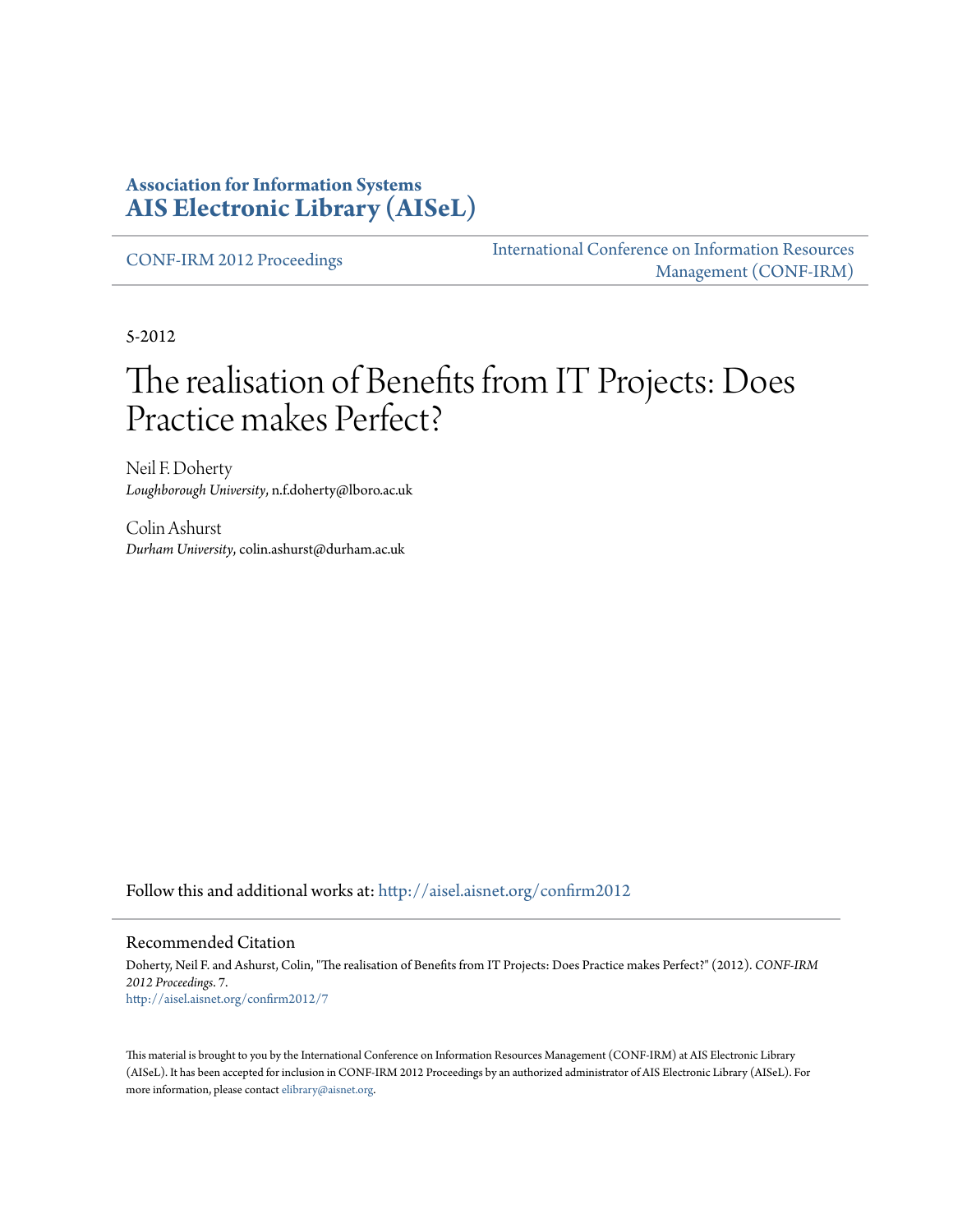## **The realisation of Benefits from IT Projects: Does Practice makes Perfect?**

Neil F. Doherty Loughborough University [N.F.Doherty@lboro.ac.uk](mailto:N.F.Doherty@lboro.ac.uk)

Dr Colin Ashurst Durham University colin.ashurst@durham.ac.uk

## *Abstract*

There is growing agreement that the potential benefits of implementing business technologies will not be realised through the relatively simple act of going live with a new software application. Indeed, there is clear evidence that organisations must explicitly plan for, and proactively manage, the realisation of benefits, if a new technology is to deliver real value to its host organisation. In particular, benefits need to be leveraged through carefully planned and co-ordinated programmes of organisational change, and on-going organisational adaptation. Inevitably these insights have encouraged academics, consultants and practitioners to develop tools and techniques to explicitly support the benefits realisation process. In this paper, we argue that the adoption of any such prescription, tools or panacea is unlikely to be sufficient, as benefits typically arise from the complex interplay between systems, people, contexts and processes, often over significant time-frames. We show, through the use of a public sector case study, that a more robust and effective solution to benefits realisation problem is likely to arise from the development of a capability to support the realisation of benefits, composed of practices, and we then question as to whether it"s enacted through craftsmen.

## *Key words*

Benefits realisation, Resource-based view, Capabilities, Practices, Craftsmen.

## **1. Benefits realisation – it's a journey, not a destination**

It is widely acknowledged that a considerable amount of time, money, effort and opportunity has been wasted upon IT investments that have either been abandoned, or ultimately failed to deliver any appreciable benefit (Ewusi-Mensah and Przanski, 1991; Kiel; 1995). Indeed, it has recently been suggested that *"only around 16 per cent of IT projects can be considered truly successful"* (BCS, 2004). There is also an established stream of research to suggest that the root cause of this problem is the failure of project teams to explicitly consider the organisational impacts and implications of a new piece of software and to proactively manage the associated organisational change (Clegg et al, 1997; Doherty and King, 2001). The typical IT project team will focus upon the delivery of a technical solution, and only concern itself with organisational impacts once the system is operational (Markus, 2004, Peppard et al, 2007). Indeed, it has been persuasively argued that benefits are typically leveraged from the changes to organizational structures, cultures, working practices and business processes that accompany the introduction of a new technology, rather than from the technology itself (Ward and Daniel, 2006). Against this backdrop, it can be argued that organizations should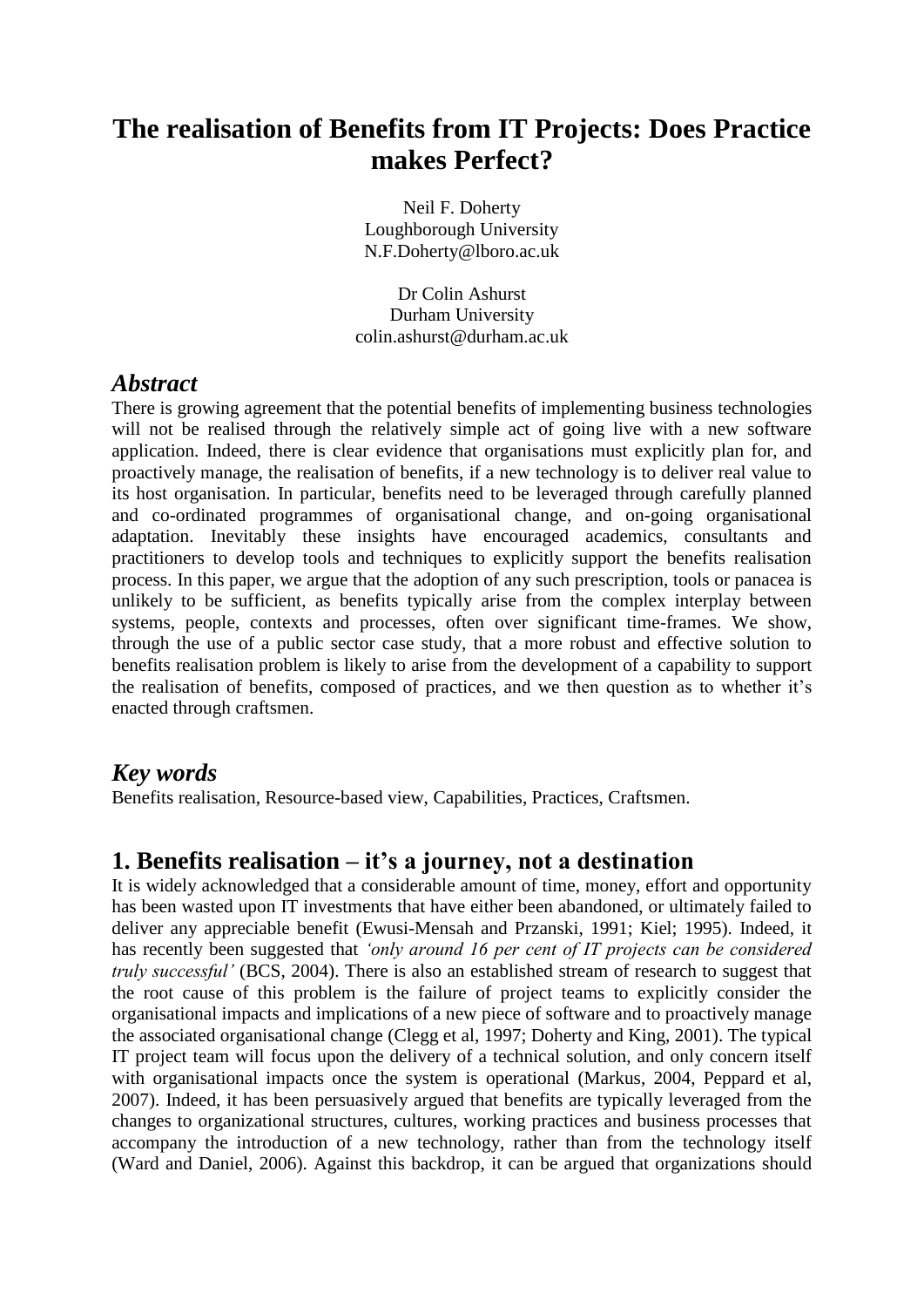attempt to break away from their current techno-centric mindset which focuses on the delivery of IT solutions, on time and to budget. Success will only come from a shift in mindset and practice that recognizes that benefits will only be realised when IT development projects are re-conceptualised as being first and foremost exercises in organizational change. Although there has been an awareness of the need for a benefits-driven approach to IT investments that addresses organisational changes for some time (Clegg et al, 1997; Doherty and King, 2001; Markus, 2004), there has been little by way of obvious adjustment to the practice of systems development (Peppard, et al, 2007; Ashurst et al, 2008). The likeliest explanation to this apparent paradox can best be summarised in the maxim: "*easier said than done*". The benefits from a new IT investment may be hard to realise, because they arise from the complex and highly opaque interplay between the software, stakeholders, contexts and processes (Hughes and Scott-Morton, 2006). Neither do benefits stem immediately from the introduction of technology, even when accompanied by appropriate organisational change: in many situations benefits emerge, over significant time-frames, as users experiment with and exploit their systems. Furthermore, benefits may only be realised once an organisation takes steps to manage its diverse business applications as an integrated portfolio (Kumar et al, 2008). Consequently the realisation of benefits from technology is a journey, not a destination, and it is not amenable to any simple prescriptions, tools or techniques. It is more likely that benefits will be realised through the long-term development of a capability for benefits realisation, comprising highly skilled and innovative staff, who are tasked with understanding and exploiting a new technology through its development, implementation and ultimately its operational life.

In this paper, we aim to describe a 'capability for benefits realization', and demonstrate that its successful introduction is predicated upon organizations making an explicit commitment to improving their ability to effectively manage change. More specifically, we use the results of a major empirical study to demonstrate that it is the inability of organizations to effectively manage organizational change, which is both hindering the realization of benefits from individual IT projects, as well as preventing them from breaking free from their traditional ways of managing IT development projects. The remainder of this paper is organised into four parts. First, we provide a brief review of literature related to the concepts of resources, capabilities, competences and practices, before applying these to the task of IT benefits realization. We then outline the research method adopted for the empirical part of this study and summarise the key findings. Finally, we explore the theoretical and practical implications of this work, paying particular attention to the value of the competences/practices approach, in the realization of business benefits through IT.

## **2. From Organisational Capability to Individual Craftsman**

In recent years, resources, capabilities, competences and practices have all received significant attention in the wider management literature (e.g. Barney, 1991; Grant; 1996; Teece et al, 1997; Brown & Duguid, 2000). More recently, Richard Sennett (2009) has reignited interest in the role of the "*craftsman*". In this section we demonstrate the relationship between capabilities, practices and craftsmanship, before briefly exploring how these concepts can be applied to the task of leveraging benefits from IT investments.

#### **2.1 Capabilities for effective IT Management**

The resource-based view (RBV) of the firm (Wernerfelt, 1984; Barney, 1991) posits that organizations should invest in those assets and resources that will best assist them in gaining a competitive advantage. Whilst physical resources and assets are clearly an important element of the RBV, there is a growing recognition that resources, *per se*, do not create value.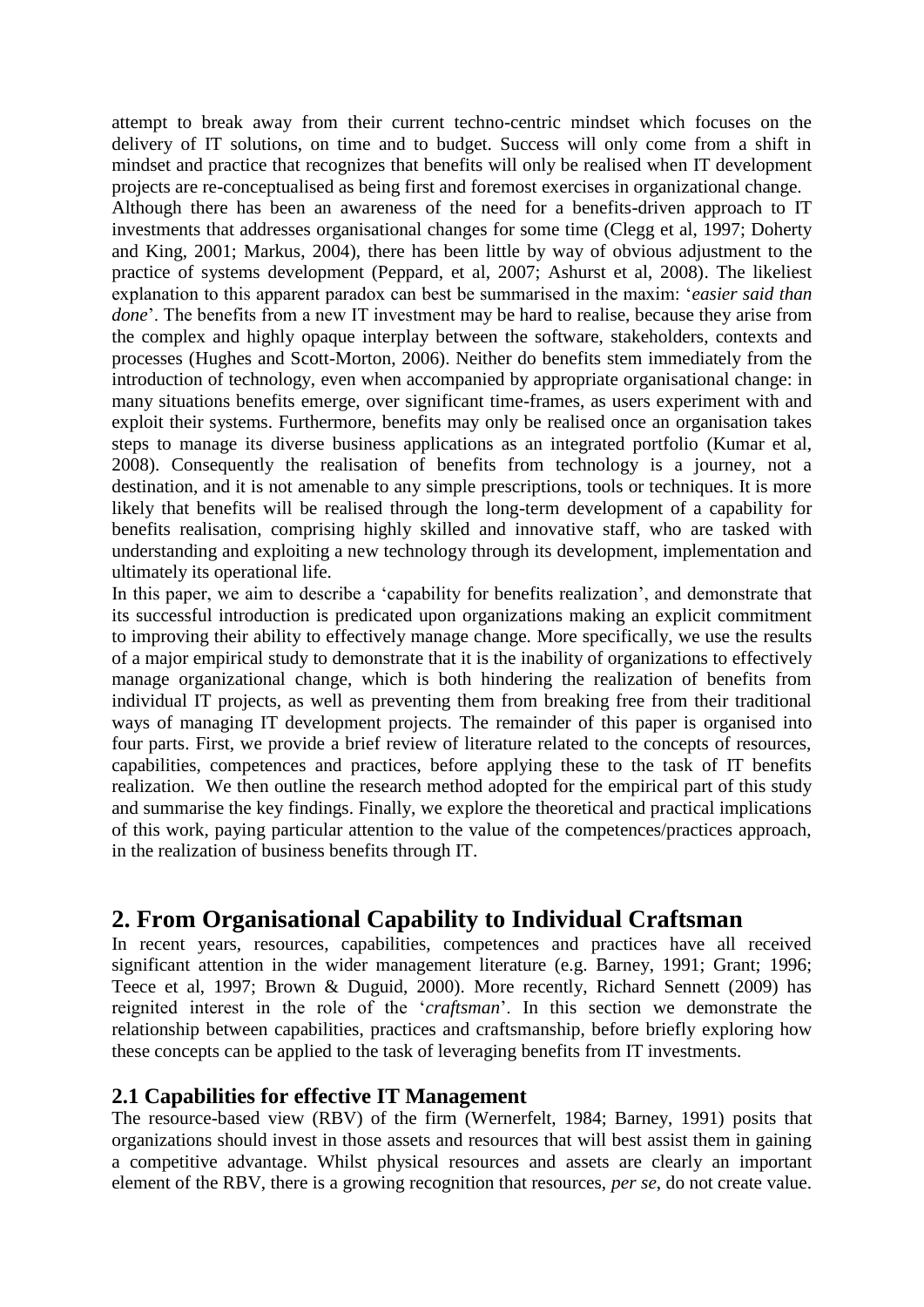Rather, value is created by an organization's ability to mobilize, marshal and utilize these resources, through the exercise of competences and capabilities (Black and Boal, 1994; Bowman and Ambrosini, 2000). A capability can be defined as an organization's ability to "*perform a set of co-ordinated tasks, utilizing organizational resources, for the purposes of achieving a particular end result*" (Helfat & Peteraf, 2003, p. 1000). However, organizations will only attain a sustainable competitive advantage if they can assemble a set of capabilities that can be consistently applied (Teece & Pisano, 1994) and that competitors find difficult to imitate (Barney, 1991; Prahalad & Hamel, 1990).

In a prior study, we have conceptualised the ability to realize benefits from IT investments as an organizational capability that is enacted through a portfolio of distinct, yet complementary, practices (Ashurst et al, 2008). Indeed, as discussed in the following section it is through the effective adoption of these practices that benefits are ultimately leveraged.

#### **2.2 Practices – a way of operationalizing capabilities?**

One potentially rewarding way of adding granularity to a benefits realization capability is by decomposing it into a number of constituent practices, each of which is underpinned by the skills, knowledge and experiences of organizational employees. The concept of practice is increasingly used within the organizational literature and has been defined (Wenger et al, 2002) as: "*a set of socially defined ways of doing things in a specific domain: a set of common approaches and shared standards that create a basis for action, problem solving, performance and accountability*'. Whereas the terms process and procedure resonate with how organisational activities should be accomplished, the concept of practice is rather less formal or prescriptive, in that it embodies the notion of how individuals and teams *actually* discharge their responsibilities (Brown and Duguid, 2000). As the term "*practice*" relates to how employees choose to discharge their responsibilities, it is particularly relevant to knowledge-intensive activities, such as IS projects, where much of the effort is based upon individual and teams applying their personal knowledge and experience (Newell et al., 2004). A key characteristic of a practice is the notion of discretion: "*practice is not a mechanical reaction to rules, norms or models, but a strategic, regulated improvisation responding to the situation*" (Schutlze and Boland, 2000: 204). Lave and Wenger (1991) argue that a "*community of practice*" is composed of people (practitioners) who share an interest, a profession, and/or a craft. This then begs the question as to whether a group of individuals enacting practices, within an organizational context, should be viewed as "*craftsmen*". A craftsman (or craftswoman) has been defined (Wright-Mills, 1951) as *a labourer who "becomes engaged in the work in and for itself; the satisfactions of working are their own rewards; the details of daily labour are connected in the worker"s mind to the end product; the worker can control his or her own actions at work; skill develops within the process; work is connected to the freedom to experiment*". Based upon this definition, it would appear that few workers, within an organisational context, would be given the space and latitude to adopt the role of a true craftsman.

#### **2.3 Research Focus and Research Questions.**

We have argued that today, all organizations must develop a capability for benefits realization, through which it can improve the performance of its portfolio of IT investments. However, this capability cannot be developed within the boundaries of the IS function, as research demonstrates the need for enterprise-wide co-operation and engagement to realize the benefits from IT investments. In delivering value through IT, the key resource is not technology but people. It is the skills, experiences and knowledge that employees can bring to bear on the tasks of crafting new technologies, whilst also redesigning organizational processes and services (Newell et al, 2004). To date there has been little empirical research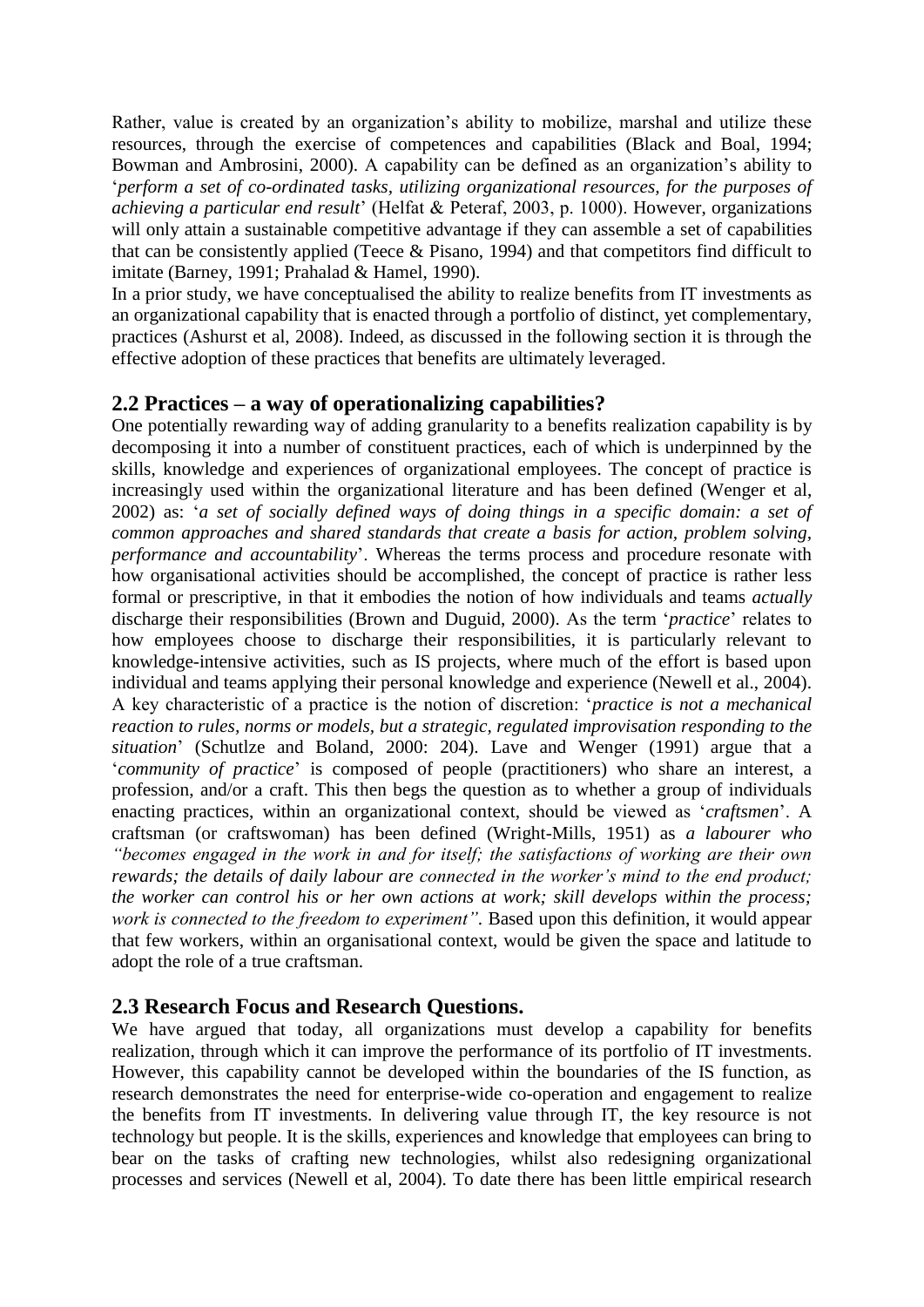that has explicitly sought to paint a rich picture of an organizational capability for benefits realization, and its constituent practices. In filling this gap, we also wanted to critically investigate the role of practices, in delivering high quality business systems (does practice make perfect?), and question whether the adoption of practices, is indicative of the presence of craftsmen.

## **3.0. Overview of the Research Methods**

Before reviewing the research methods, it is necessary to comment on our philosophical perspective (Lee, 1999), which can be broadly categorised as '*interpretive*' as our aim was to gain '*knowledge of reality*' through the study of social constructions, in particular, language and documents (Klein & Myers, 1999). The aim off this section is to provide a review of the the overall research design, before then describing the targeting, execution, analysis and context of the case study.

## **3.1 Research Design**

To provide rich and critical new insights into the realisation of benefits from information systems development projects, we needed to gain a high degree of access to IT professionals and business stakeholders working on a variety of IT development projects. We wanted to target a public sector organisation, as we perceived that they might have the most to gain from involvement in our research, as prior research suggests that such organisations have typically struggled with IT projects (Goldfinch, 2007; Fountain, 2001), and they might be more open about their experiences, than their private sector counterparts. Ultimately, we gained permission to conduct in-depth case study at a public sector organisation, which had a number of distinct IT projects underway, which could be studied.

## **3.2 Data Collection**

Our primary data collection instrument was the semi-structured interview, which allowed for a high degree of flexibility, and we sought to interview a variety of stakeholder, some more than once. The interviews were either tape-recorded or detailed notes were recorded, depending upon each interviewee"s preference. To provide a broader perspective, and to triangulate the findings, a number of key project events – such as steering committee or project meetings - were observed, and a variety of project and strategic documentation were critically analysed. Upon completion of each data collection exercise, a provisional analysis of the data was conducted, after which a series of follow-up meetings were held within the case organisation, to validate and extend the analysis, as well as helping to fill any gaps in our understanding. A more detailed review of the data collection strategy is presented in table 1.

## **3.3 Data Analysis**

The notes made during each interview were reviewed and typed up immediately after the interview, after which additional "*marginal notes*" (Miles and Huberman, 1994) and a brief summary of key themes were added. This data recording and preliminary analysis was in line with the recommendations by Silverman (2000) that it is important to expand beyond immediate observations to have four levels of notes: notes made at the time, additional notes as soon as possible after the session, a fieldwork journal to record problems and ideas that arise, and a provisional record of analysis and interpretation. This approach to data gathering and initial analysis was very helpful as it made it possible to adapt later interviews to take account of earlier findings, and for example, explore specific areas or seek evidence to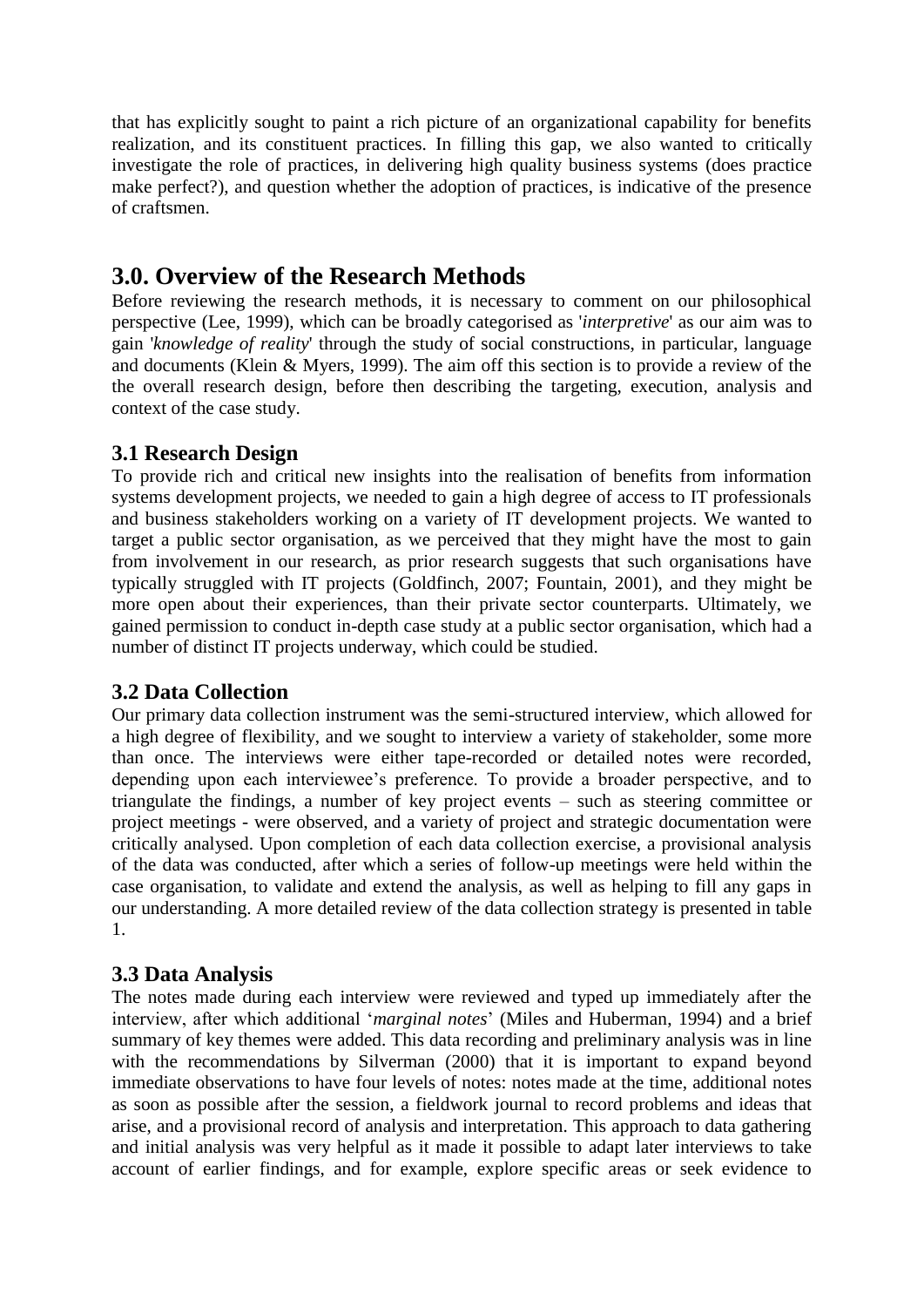support preliminary conclusions (Daniel and Wilson, 2003). Following the preliminary analysis of each individual interview, a hermeneutic-based-approach was applied to further analyse and make sense of all the research data that had been collected for the case study, as a whole (Butler, 1998; Lee, 1999). To ensure that a rich and valid interpretation of the data was ultimately achieved, the analysis was not conducted in a single iteration: the researchers sought to "*understand the whole"* by continually revising it in *"view of the reinterpretation of the parts*" (Myers, 1994; 56). Consequently, the researchers would keep re-visiting their interview transcripts and other documentary evidence, and where necessary initiate follow-up phone-based interviews, to help integrate the individual pieces of evidence into a coherent whole (Butler, 1998).

| ID               | <b>Interviewee</b>                                                                 |
|------------------|------------------------------------------------------------------------------------|
| C <sub>01</sub>  | Director of business division (including IT) $\&$ sponsor of the Transformation    |
|                  | Programme (2 meetings)                                                             |
| CO <sub>2</sub>  | IT Director and project manager for thin client desktop (plus email follow up)     |
| CO <sub>3</sub>  | HR/Payroll project sponsor (Director of Organisational Development)                |
| CO <sub>4</sub>  | $HR/Payroll$ project manager – a member of the Transformation team responsible for |
|                  | the overall project (business and IT)                                              |
| C <sub>05</sub>  | Customer Services Manager and sponsor for the CRM programme                        |
| C <sub>06</sub>  | <b>Customer Services Operations Manager</b>                                        |
| CO <sub>7</sub>  | <b>Customer Services Supervisor</b>                                                |
| CO8              | IT project manager for the CRM project                                             |
| C <sub>09</sub>  | <b>Customer Services Assistant</b>                                                 |
| C10              | <b>Transformation Manager</b>                                                      |
|                  |                                                                                    |
|                  | <b>Observational events</b>                                                        |
| C <sub>11e</sub> | Tour of Customer Services Centre                                                   |
| C12e             | Informal discussions with Customer Services staff                                  |
| C13e             | Attendance at leadership Forum event                                               |
| C14e             | Informal discussion with member of Transformation Programme Team                   |

**Table 1:** Data collection at the Council

#### **3.4 The Case Study Organisation**

In response to pressure from the government to ensure that local government was providing value for money, the Council undertook a "*best value review*" covering IT and various service functions (payroll, council tax collection etc). The review exercise resulted in a transformation programme and the outsourcing of some Council activities. The Transformation Programme was based upon business change and benefits realisation: "*In a compressed period of time we"re bringing about radical change in how the Council works using IT as a catalyst…The Transformation Programme plan and the Transformation Programme office is about monitoring the benefits realised and making sure benefits are realised at the appropriate time….IT is recognised as a key business enabler*". The case study is primarily based upon three projects that were part of the overall Transformation Programme. These projects were: 1) a desktop renewal system, across all council PCs; 2) a human resources and payroll system and 3) customer relationship management, to "*challenge the way we operate and deliver services around the needs of the customer*". At the end of the data collection period, all three projects were projected to deliver their planned benefits, and many benefits had already been realised. For example, the CRM system had increased the resolution of queries, at the first point of contact, from 70% to 83%, whilst also significantly improving customer satisfaction ratings. With respect to the HR system, the IT Director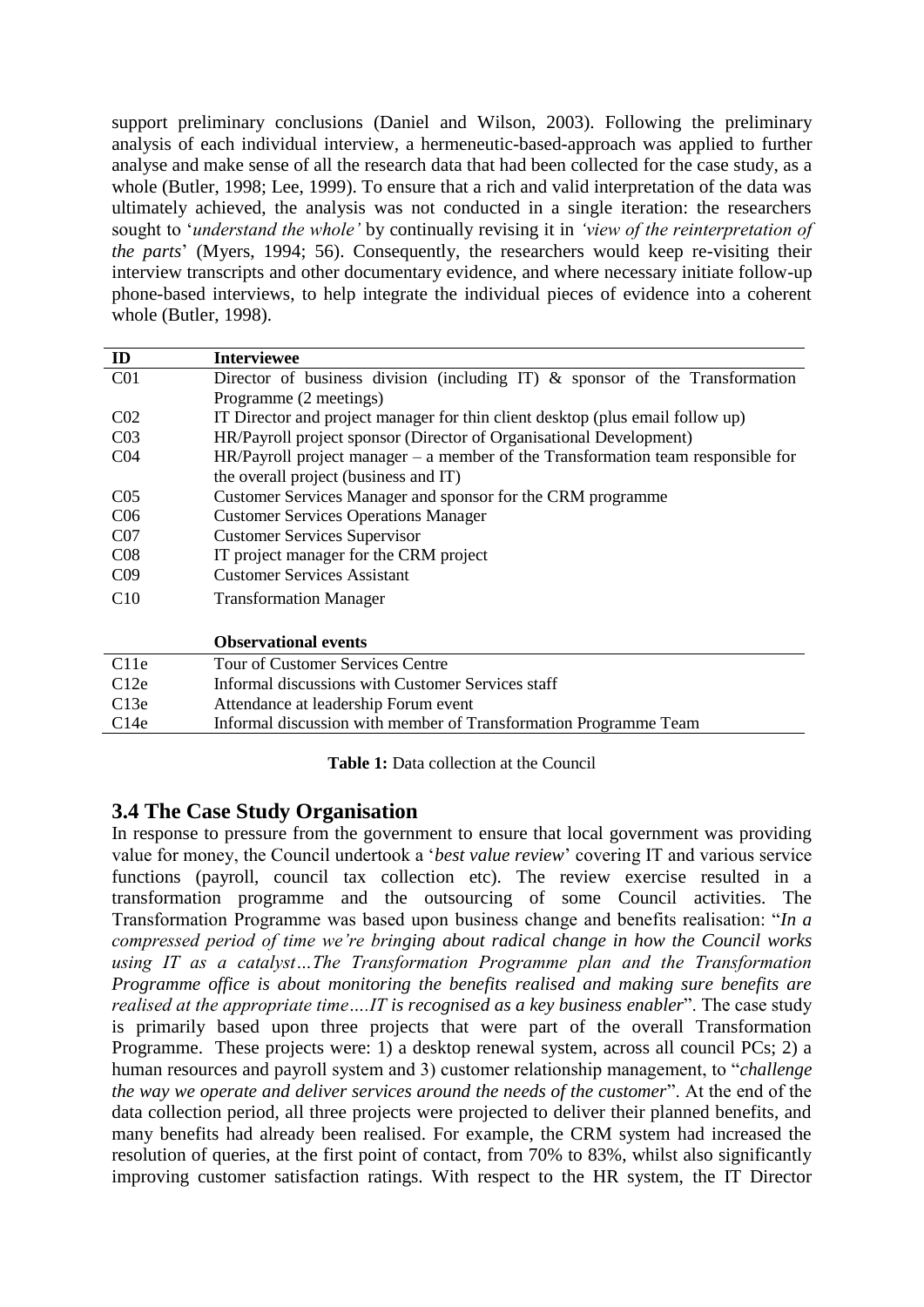commented "*It went in absolutely on time and on budget"*, and perhaps most importantly it achieved all of its primary objectives, most noticeably *"a reduction in the incidence of sickness absence".*

## **4.0 Developing a capability for benefits realisation.**

The case organization studied had a far reaching and ambitious target for its strategic change programme: *"radical change in how the Council works, using IT as a catalyst"*, but "*in a compressed period of time"* (C02). In addition to benefits realization from the specific investments, in question, a further explicit aim was to build a benefits realization capability, comprising a toolkit of practices, which could be applied to the downstream exploitation of benefits, from its strategic initiative, as well as supporting all future IT projects.

Key stakeholders, within the case organisation, talked about developing a shared toolkit rather than adopting a specific project or systems development methodology. The Director of the Transformation Programme described how when he arrived at the Council he saw a latent change capability in people and the organisation. People had been doing the right things but did not know it and were not articulating it as managing change. One of the drivers for the toolkit approach he adopted was to release the potential in people and build on what they were already doing. The tool kit comprised of both standard tools, which were customised for use within the transformation programme, as well as a variety of practices that could be applied in a flexible way, across a range of projects.

A good example of how standard tools were adopted, but in a highly tailored way was Prince 2, which was adopted as the basis for managing all of the individual projects, in the transformation portfolio. They recognized that by itself it did not provide the focus on benefits and change that was required. As the Transformation Programme Director (C01) noted: "*PRINCE2 – we have adapted this. We embraced the fundamentals – it"s going to help. We've had a look at why programmes typically fail and we've come to a focus on business change. We need to get the* capability to change*. PRINCE2 doesn"t address change we need broader skills".* When they adopted PRINCE2 on a project they did so selectively making use of key elements that added value and fitted with the needs of the project and the experience of those involved: "*I"ve been through enough public and private sector projects to cherry pick what I felt was useful" (C04).* A second project manager took a similar approach: *"If I was producing stuff they didn"t find helpful I wanted to know – because I was putting a lot of time into producing these things and I was tending to play it by the book, I suppose I did tailor it, if it was obvious to me that something wasn"t of value to the project. – I wouldn"t just do it for the sake of doing it*" (C08). Other tools adopted on the initiative included modified versions of tools for benefits dependency planning, change control and risk management. One of the project sponsors commented upon the success of this approach, when he noted that: "*there was detailed reporting of risks and strong change control*" (C03). In a similar vein, the IT Director commented "*It went in absolutely on time and on budget and that was largely due to the fact that it was very tightly governed*" (C02).

We adopted Wenger et al's (2002) definition of practice: *'a set of socially defined ways of doing things in a specific domain: a set of common approaches and shared standards that create a basis for action, problem solving, performance and accountability*". Using this definition, it was possible to identify plenty of examples of both "*socially defined ways of doing things*" and "*shared standards*". Examples of socially defined ways of doing things included: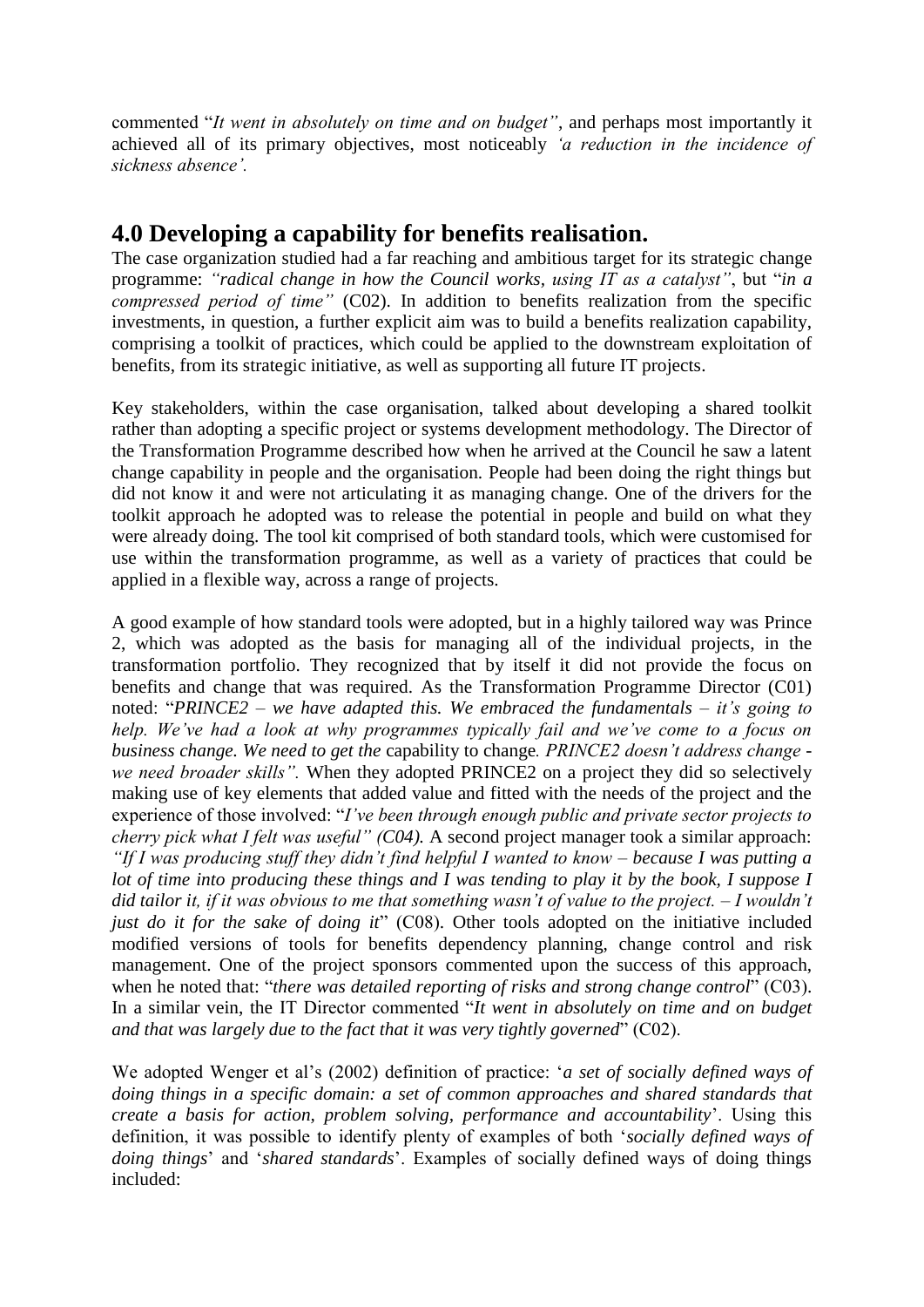- **Daily team meeting:** At relevant periods of the project hold brief, daily team meetings to provide a focus for communication and management control.
- **Adaptive team structure:** Adapt the team structure during the project to reflect the changing situation and the expertise and interests of the team members.
- **Establish process-benefit interactions:** The ways in which benefits would be leveraged from specific business processes was explicitly mapped.
- **Time-box decisions:** Use the concept of 'time-boxing' to set a deadline for decisions to be made and avoid delays, and also appoint an owner for all important decisions.

Examples of shared standards included the adoption of a benefits mind-set, in which benefits were the focal point for all decisions and activities, and a focus on organisational learning, that ensured that any best practice was shared across the organisation.

They gradually developed and evolved the toolkit, linked with the education programme, and the developing experience of the people involved in the projects. They gradually adopted new practices, allowing time for people to learn how to use them effectively. The toolkit fitted well with the emphasis given to flexibility and adapting the approach taken to specific projects. However, the toolkit approach to benefits realisation wouldn"t have been successful without the two additional and highly related ingredients: cultural change and the prioritisation of people and skills. As one manager (C01) noted: "*we"ve seen a significant culture change - identifying risks beforehand and tracking them has been very valuable. We are more aware and receptive. We use risk management. We talk about lessons learned. There is a more open attitude. Management and leadership behaviours have changed, to more proactive / constructive*". Through the implementation of risk management and lessons learned they are now more able to be open and honest about what has happened and as a result get insights into what to do differently. One of the teams worked in a separate space away from the main council buildings to allow the team greater freedom in adopting new ways of working. The project manager emphasized accountability and empowerment as part of a wider focus on the culture within the team. It was a significant break from the existing culture: "*we were given free range to develop our culture; we were given our own space away from the civic centre"*. (C04).

To deliver the intended benefits, the management team of the transformation programme also emphasized the importance of people and skills. One of the project managers makes the point very strongly: "*Let"s just remember that is about* casting *more than anything else – we could have done the HR payroll project with different people and it would have fallen flat. It really is about the people*". "*They were one of the best project* teams *I"ve ever had the privilege of working with*. *This project team was hand-picked – I have to say superbly for skills and personalities*." (C04). The Transformation Programme Manager confirmed this approach and explained how they were flexible in their approach to team design and governance for each project taking into account the skills and aptitudes of the individuals *"We have a programme level resource plan to look at requirements and capacity across City Service and to help us decide on an approach to the team for each project. For example, it's no use having a real expert in the business area if they are not comfortable in looking at the area in new ways, if they can"t be flexible and think "out of the box" (C10).* 

## **5.0. Discussion and Concluding Remarks**

The research reported in this paper makes an important contribution by demonstrating that it is possible for organisations to develop a capability, composed of a range of practices, that is specifically focussed upon the leveraging of benefits from IT-enabled transformation programmes. The transformation team, in the case organisation, has been successful in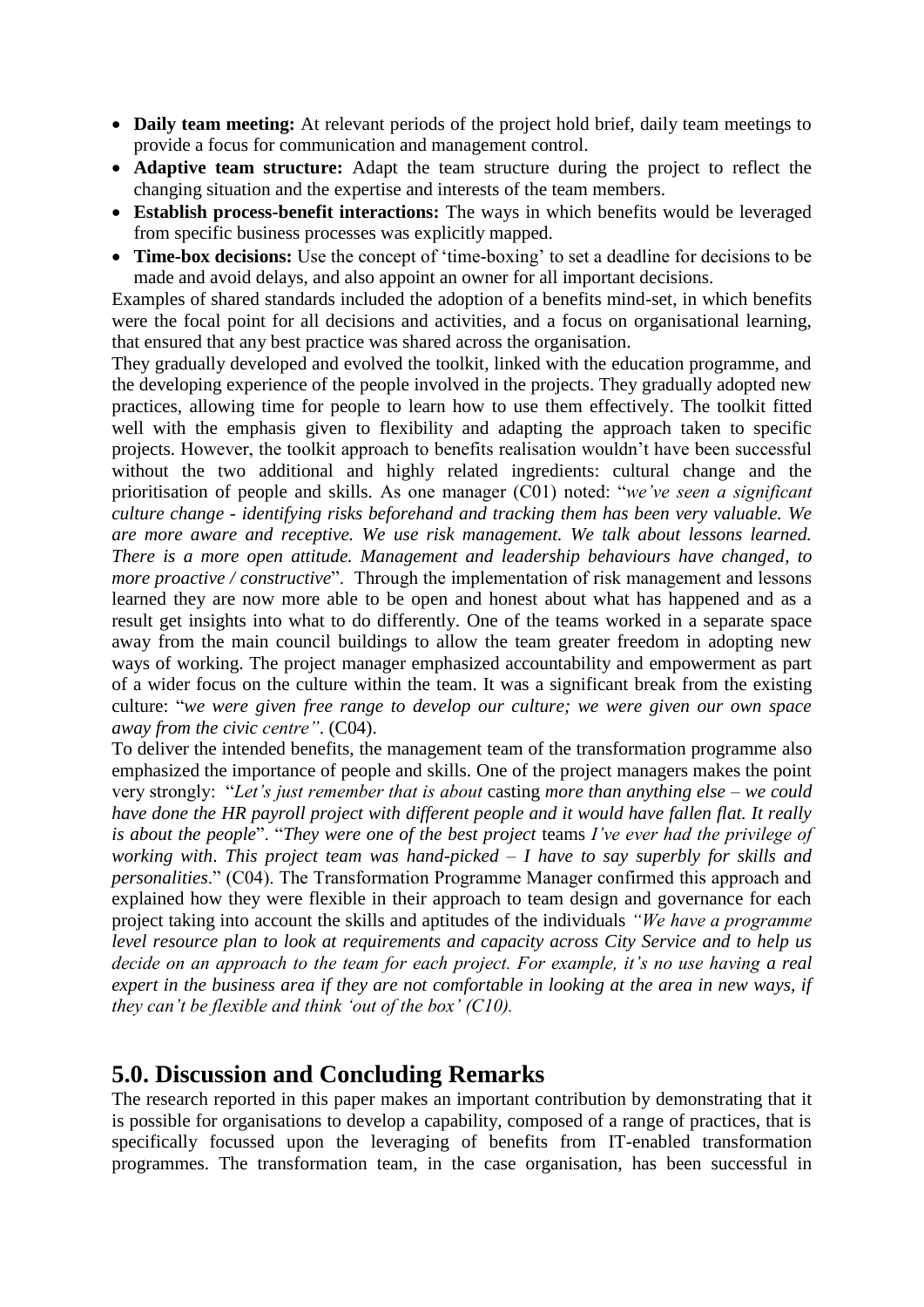benefits realization and developing skills for further benefits realization. Project sponsors, managers and the Transformation Programme team saw development of skills as an important outcome of the projects. As a result of participation in projects, there were more people with stronger skills for project delivery (mangers / sponsors), and business areas with skills for participation in projects and exploitation of the capabilities provided by the projects. Learning to enact a toolkit of practices is leading to development of an effective organizational capability.

In addition to exploring the role and nature of the benefits realisation capability, we also wanted to pose two associated questions: does practice make perfect, and does the adoption of practice provide evidence of craftsmanship? Even if the adoption of the tool-kit of practices couldn"t in any way be described as a "*perfect*" approach, it certainly gave the case organisation a more benefits-oriented, flexible and context-sensitive way of managing their IT projects. The question as to whether the employees who have evolved and adopted these practices should be portrayed as craftsmen requires rather more consideration. Richard Sennett's (2009) characterization of a craftsman incorporates the individual who has built up high levels of skills, through extremely long periods of practice, and who is "*dedicated to good work for its own sake*" (p. 20). Against this backdrop, it would be difficult to apply the label craftsmen, to members of the transformation team, as their skills hadn"t been polished through years of practice, and there was little evidence that they wanted to produce good work for its own sake. Indeed, they often had to make compromises about quality, when working within the constraints of tight time-scales and budgets. However, Sennett also argues that the craftsman works "*instinctively*", without having to "*think about it*" (p. 50), and as one manager (C04) noted the case organisation"s use of benefits realisation practices was becoming instinctive: *It"s becoming instinctual – through training and through repetition and exercise - like driving a car"* (C04). In summary, it might be fair to say that whilst members of the benefits realisation team couldn"t unequivocally be called "*craftsmen*", the approaches that they employed exhibited elements of "*craftsmanship*".

Although we have sought to adopt systematic and rigorous research approaches, in common with all attempts at social inquiry, this study inevitably suffers from a number of limitations. The single case nature of this work means that it is likely that there is still much about the adoption of practices and the development of a capability that we have yet to understand. There is, therefore, a pressing need for follow-up studies, which are explicitly designed to build upon our "*provisional*" results. For example, establishing a more complete picture of the capabilities, practices and craftsmanship required to realise benefits from IS/IT will need further work, particularly with organizations where there is an explicit focus on benefits realization.

## **References**

- Amit, R. and Schoemaker, P.J.H. (1993) "Strategic assets and organizational rent", *Strategic Management Journal*, **14**, 33-46.
- Ashurst, C., Doherty, N.F. and Peppard, J., 2008 ''Improving the Impact of IT Development Projects: The Benefits Realization Capability Model'', *European Journal of Information Systems*, 17, pp 352-370,
- Barney, J.B. (1991) "Firm resources and sustained competitive advantage", *Journal of Management*, **17**, 99-120.

BCS (2004) *The Challenge of Complex IT Projects*, British Computer Society: London.

Bowman, C. and Ambrosini, V., (2000) "Value creation versus value capture: towards a coherent definition of value in strategy", *British Journal of Management*, **11**, pp. 1-15.